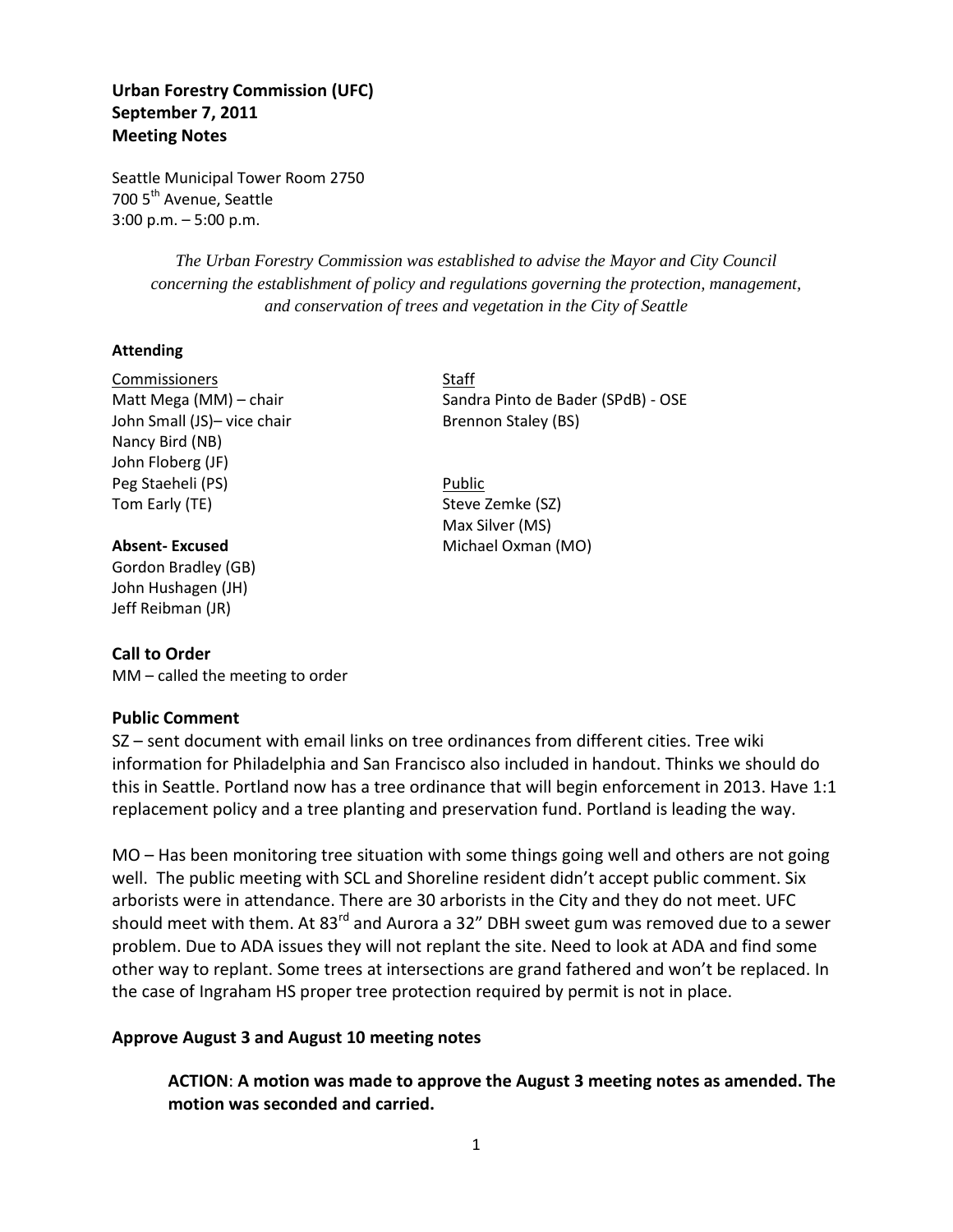# **ACTION**: **A motion was made to approve the August 10 meeting notes as written. The motion was seconded and carried. NB and JS abstained.**

# **Tree Standards position paper – vote**

JF walked UFC through the revised document. When people search the web for 'planting in Seattle' we are not getting what we want. Let's make it simple and get exactly what we want so that any person can plant a tree and understand the process. Take out the idea that this is regulatory. The information can be use to inform regulation making but it's not a regulatory document.

PS – what are next steps? Vote and take it to IDT meeting?

MM – Not to this first IDT meeting. We have been holding these position papers and maybe we can have the IDT vet them before sending them to Council and Mayor?

PS – should start getting position papers out to test the waters. Post on the web and let staff know we are looking at this issues.

MM – could be used as next steps at IDT meeting.

BS – from our perspective a comprehensive re-design of website will happen around September of 2012. Once we have new street tree ordinance, new tree regulations, and an updated UFMP then the website can be updated

JF – each piece should be placed in that context come next fall

PS – need to tee up things

NB – You are talking about posting on UFC website. Get the IDT to weigh in and comment and then as the time comes it's ready

JF – Give the public the opportunity to comment

MM – As soon as we adopt the document it goes on our website for public comment. Drive more traffic to the documents. I think getting the content done is a priority. We also need to have a conversation on how we discuss it. It's a good idea to bring it to IDT meeting.

JF – IDT doesn't have a public section for documents maybe we can be the conduit to share information with the public?

MM – that would be the reLeaf website

TE – Can we put the document in Word format for people to provide input tracking changes?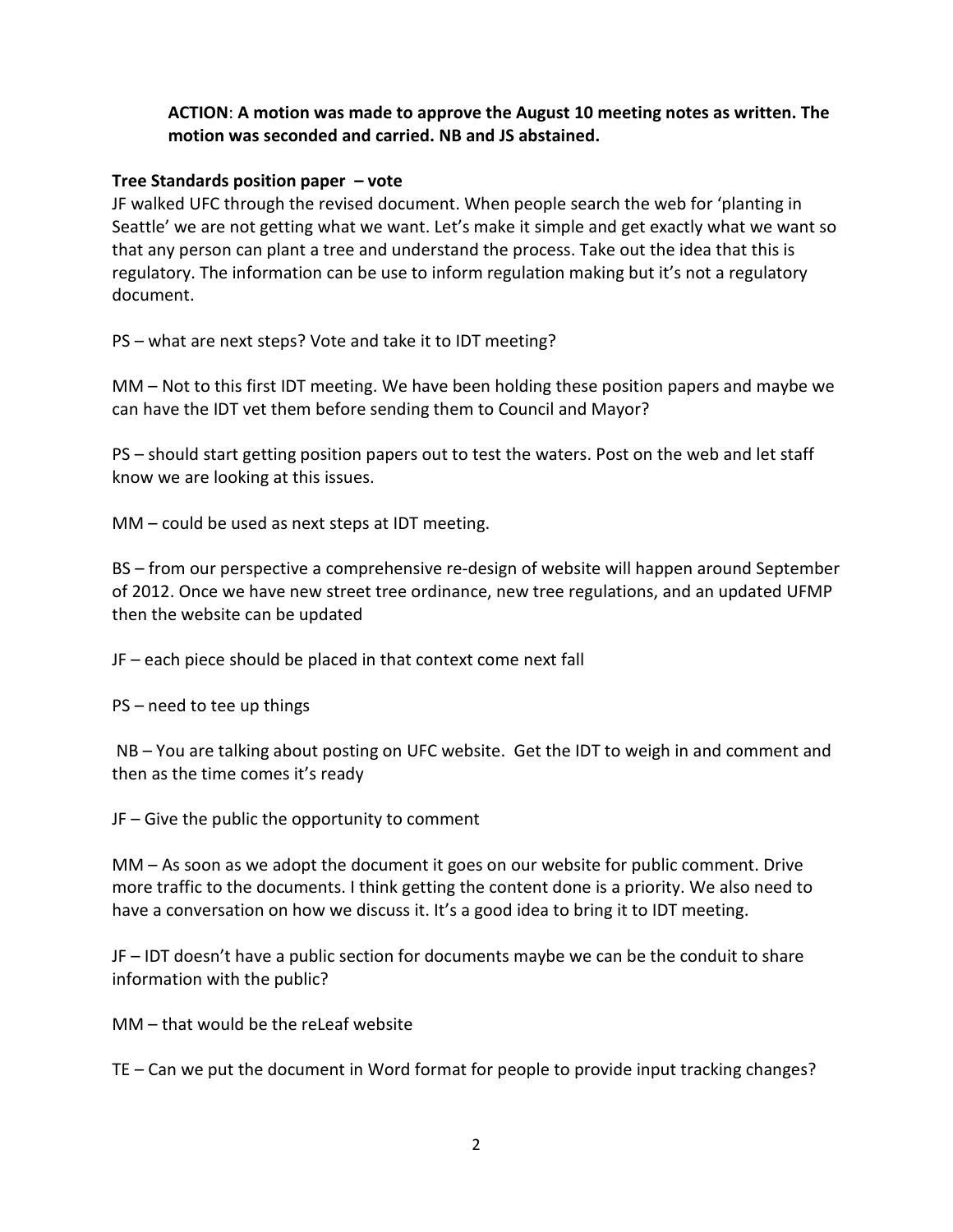MM – It's better if it's a .pdf and people can comment at meetings. We would adopt the document and post it but not send it.

MM – MM – likes the introduction change. It clarifies things for people. When we are talking about 30 sqft and 300-500 cubic feet of soil…

PS – that's getting into the weeds. Keep it simple and from a layman's perspective. It's a good place to start and send message about space

JF – another important point from last meeting is the need to visualize future potential tree growth

MM –I also like showing references for people to go to find out more

JS – Curious to see what other Commissioners think about the first sentence. Focusing on the 30% number is missing the forest for the trees. We could add something along the lines of "tree standards are necessary to build a healthy urban forest …" We don't want to hang our hat on a number that could change.

MM, PS – like that

# **ACTION**: **A motion was made to adopt the position paper as amended. The motion was seconded and carried.**

### **Finalize UFC messaging document - vote**

MM – we were going to add an FAQ section in the back. We can brainstorm on what questions we could include. Any comments on the document as it is written?

TE – question on where the goal came from? Derived from the bylaws? How did the goal originated

MM – along the way it has been an implicit goal for the UFC. Wanting the UF to be seen as urban infrastructure.

MM – the italicized sections are the most important.

PS – can put in a card to carry around

JF – It's interesting that adding the piece 'green'. Nobody doubts that it's part of the urban green infrastructure. Adding 'green' puts it in a subcategory.

PS – we want the urban forest on the same place as water lines

NB – Likes the idea of taking out 'green'

MM – I'm okay with taking 'green out' but then we'll need to define 'urban infrastructure'

SPdB - that could be one of the FAQs…

NB – is there anything we want to put in the primary objectives around outreach? Understanding public concerns and helping bridge the gap?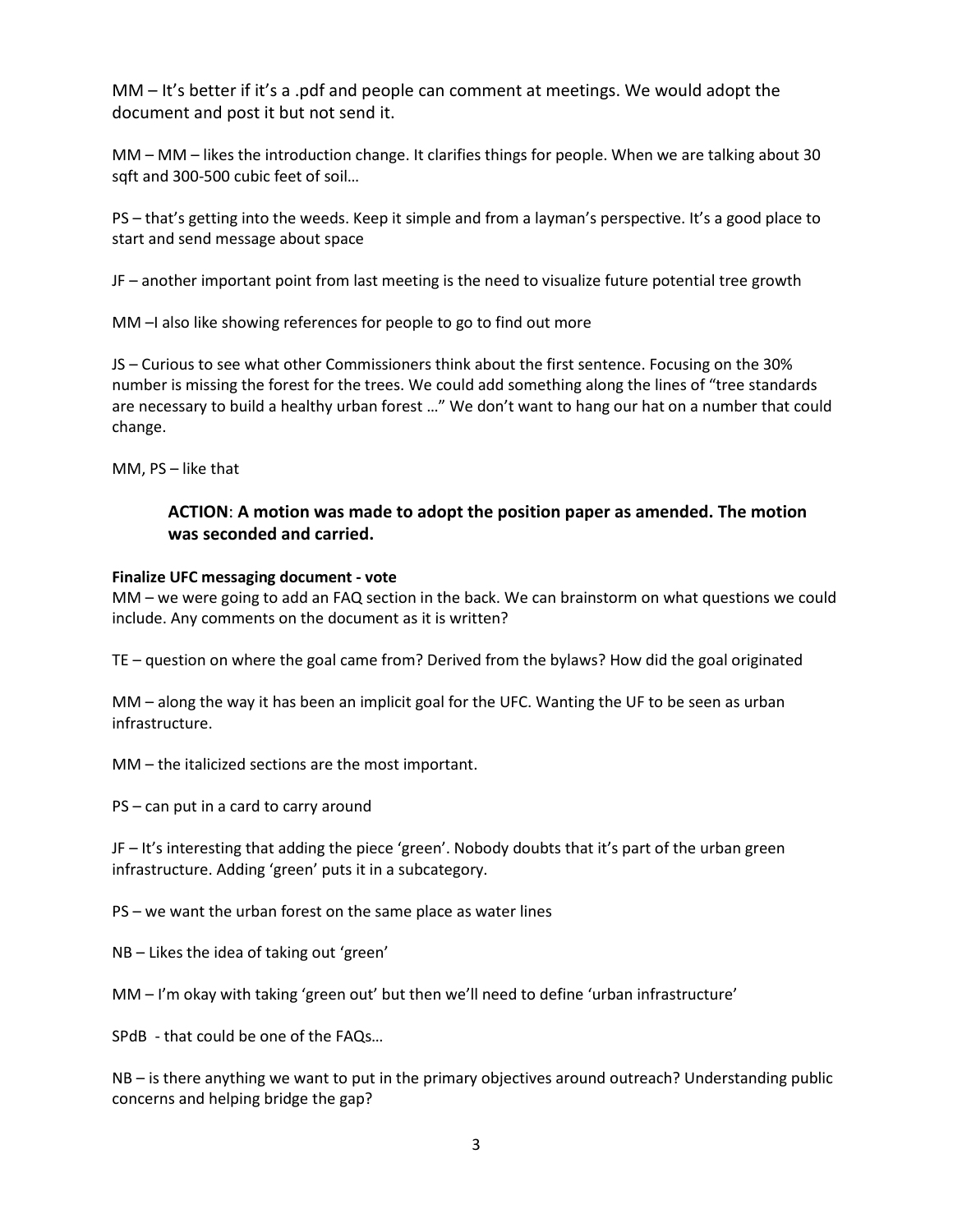MM - we could add that as fourth objective

PS – provide format for dialogue for the community. A bridge implies a gap. But would like to express something in a more positive light

JF – if we are doing outreach it should serve to the overarching goal of advising the Mayor and Council. We can spend all out effort having open meetings on trees. We need to define it so it functions in a meaningful way.

MM – Jeff would argue that we are technical experts. How we take public comment to help us provide advice. We can't make decisions for the public.

PS – public dialogue to assist us in our advice.

NB – I don't know what it takes to get a feed from updates to our website

SPdB – I send an email to the Commission and the community when I post new documents on the website

JF – how is this document going to be used?

MM – this is to be used by Commissioners as they see fit. First piece of literature to be used with public. As companion piece to media inquiries.

NB – for everybody to be on the same page.

JF – would everyone answer similarly when asked what is 'vegetation'

PS – That is what it says. I thought it was interesting that it was included.

SPdB – unless the term is included in the FAQ in the back and we all agree on what it should mean

PS – it's important to make the point that vegetation still has value and not just pave under trees. We need that undergrowth

JS – it's useful in terms of having an ecosystem and layers of vegetation

PS – tree and grass alone overtime are not the healthiest condition

MM – for me it was put in there for wildlife. It helps connectivity through the ground. In our FAQs we want to refer back to Seattle reLeaf as well? We don't want to get too much into the details but it's good to provide links to more information

JS – what functions does the UF provides. Use that as a starting point. What threatens the health of the UF

NB – management?

MM – Sandra and I will work on finishing the document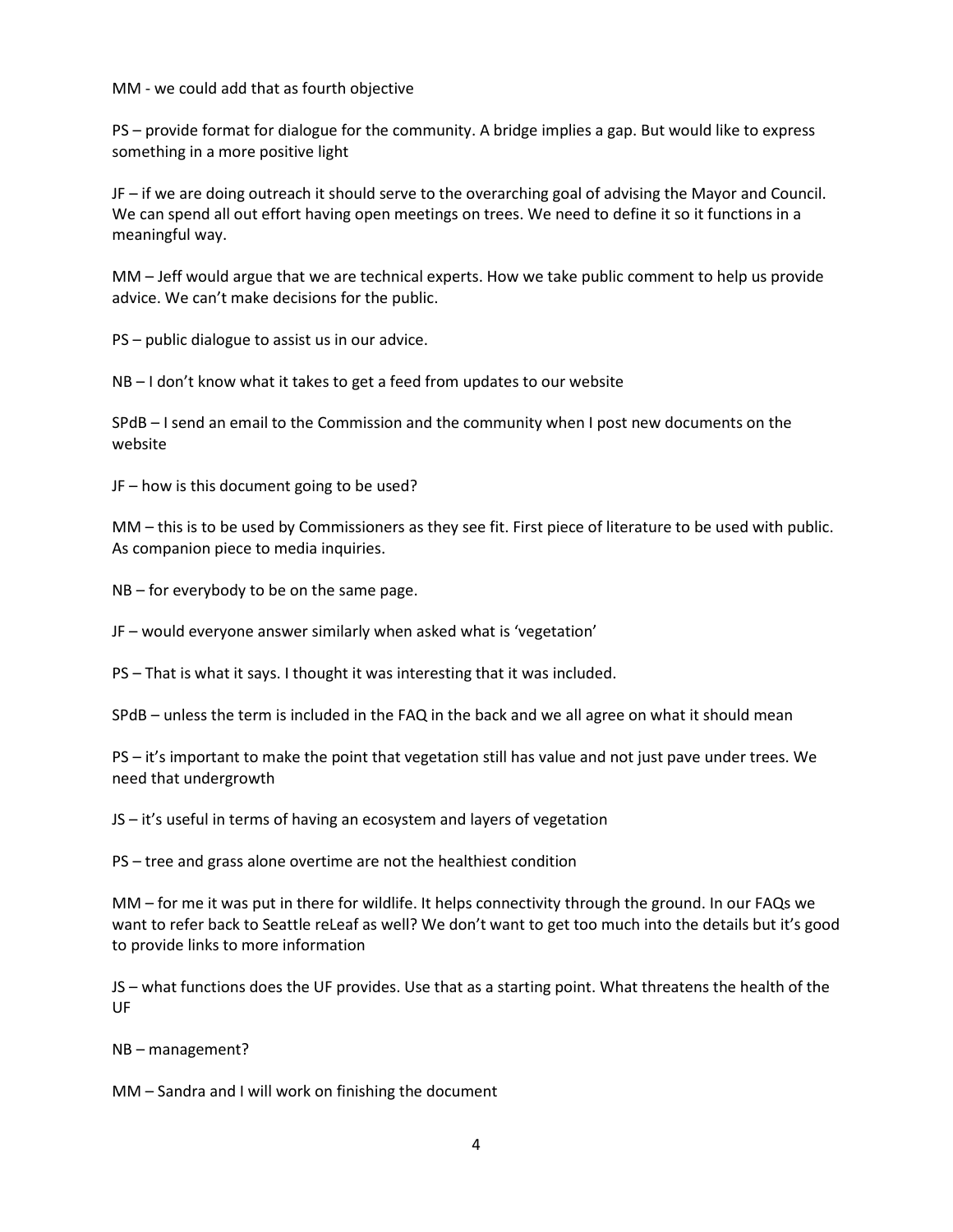SPdB – when they go to the Urban Forest Management Plan

NB – Provide a way for people to get the information they need

SPdB – I can be the contact and direct people to the right person and department

MM – we are getting a long list…

PS – As long as we don't have more than 7-10 questions

#### **Finalize UF IDT/UFC meeting agenda - vote**

SPdB – OSE was able to find funding to hire a facilitator to help us with the IDT/UFC meeting. We are hiring Brad Khan to facilitate the meeting so Matt and I can participate. We met with him last week to work on an agenda based on input provided by Commissioners. We also put together a survey to gather information from IDT and UFC members to have a productive discussion at the meeting. You probably already received the survey. Sandra walked through the proposed agenda with its four main sections: Big Picture Q&A, Barriers and Opportunities for implementing UFMP goals, Wish list for the 2012 UFMP update, and the path forward

PS – I think it's great

JF \_ It's nice to have the structure. When new plan comes out different agencies will be writing the plan and UFC will advise the IDT on the update. Will the public have a chance to comment?

SPdB – yes it's part of the process

MM – Sandra will be the project manager and in her dual role is great.

JF – some of our advice can be challenging… and it gets incorporated

SPdB – yes

MM – Gordon had the idea of a matrix for City departments can report on goals and accomplishments. This would provide a master sheet with check marks.

PS – would we want to make roles and inputs more formal? Clarify our role and each of the departments' roles and for them to know that we will be looking at metrics tracking.

NB – as preparation for the meeting it would be helpful for departments to put together a one-pager, including the UFC, this could be a good tool for understanding how complex some of the processes are. Roles might be redundant in some areas, not clearly defined in other areas, etc. Sheet to include: Role, UF vision, priorities, organization, regulatory role, budget.

PS – do you know if that one-page sheet is available

SPdB – it can be created

PS – it might be in the UFMP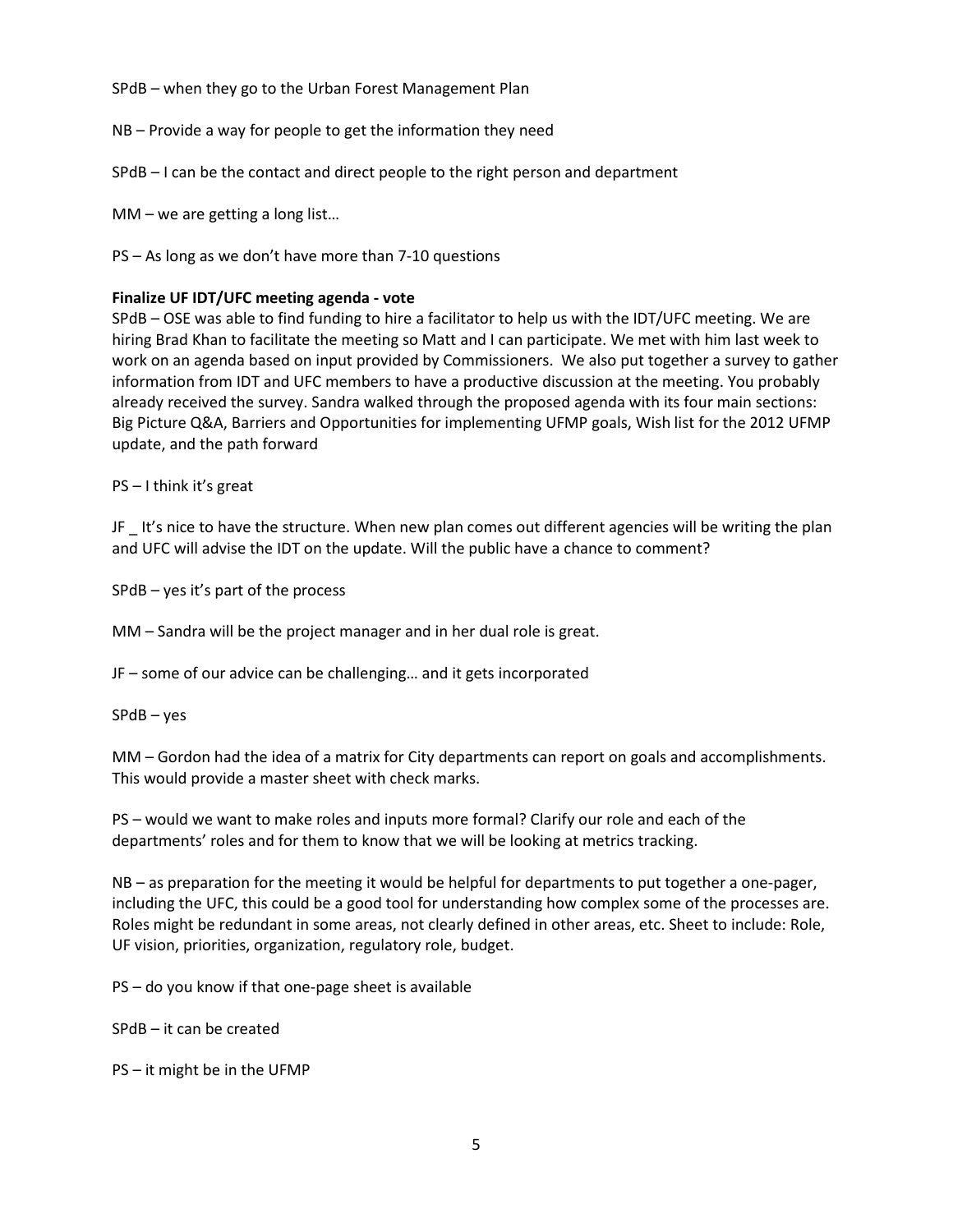SPdB – I would like to have the exercise to be new for people to create and give to me so they can start getting involved in the process.

PS – NYC has one document on which agencies are involved in their streets. I'll send it out.

JF – the last UFMP was created without the benefit of the UFC. There needs to be education for the IDT to understand the UFC role and make sure they don't go and write the plan by themselves

SPdB – now that I have this role, being part of the IDT, the Project Manager for the UFMP update and given that I'm staffing the UFC I will make sure there are points in time where UFC comments on the update.

JF – important to know what the process will be like.

MM – Sandra will be sharing the timeline

SPdB – we talked about forming working groups for UFC to provide input as the plan gets updated

MM – excellent point to get folks involved in different roles. Do we want more time for that section of the agenda?

NB – Brad can get a sense on how the event is flowing and allocate enough time for the different pieces

SPdB – if we have the one-pagers we can avoid lengthy presentations and shorten the Q&A section and add time to the last section. This is the first meeting, we could meet twice a year or quarterly.

NB – also include their budget. You can figure out the politics by looking at the budget.

JF – it would be nice to know if UF is not the priority for the department

SPdB – they'll be able to give us information they have available. For example in SDOT, urban forestry is part of one of nine divisions

PS – if I'm looking at a budget and we talk about pedestrian environment improvements and if trees are already considered we might be double dipping… getting information on budget is complicated.

NB – we just need order of magnitude

SPdB – and historic trends. Goals are the same and budget is smaller. Budget is an important conversation to have.

PS – it's important to understand the budget in order of magnitude.

NB – if data is available we could use it. When are done we can have a conversation (recap) one of the issues is that there are high-priority needs for trees and the budget is not appropriately allocated.

JS – look at the departments' budget: planting, maintenance, pruning (routing and emergency), outreach, and overhead coordination.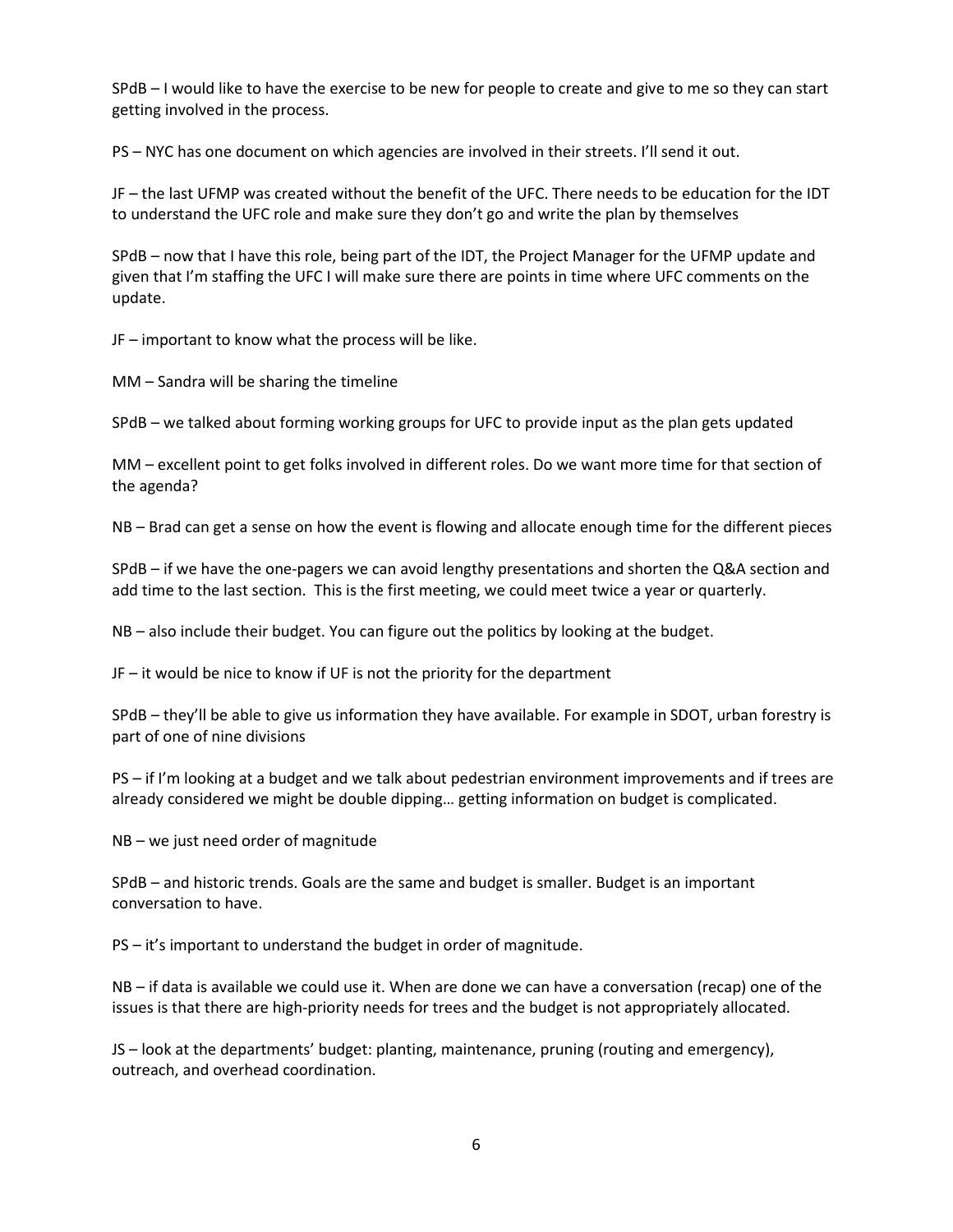#### **New business and announcements**

PS – Urban Forestry in SDOT has a new director: Barbara Gray Great City members met with City team to talk about Green Seattle Partnership

MM - How much do we want to get into individual projects such as Bell Street Park? Maybe have some threshold such as how much canopy there is now, how much will be lost due to project, how much will be gained in the future and when…

TE – and how quickly will the canopy grow back if canopy is replaced?

PS – Good to dig down on some issues such as ADA. There are new rules for ROW that are very clear now. Working session down the line…

MM – We also need to start working on next year's work plan and producing the annual report

JS – meeting with the IDT is a good opportunity to look at programmatic activities, then look at project specific next.

PS – there are no clear guidelines on projects. Should have thresholds

SPdB – To clarify the IDT/UFC agenda, the last piece would be Roles and Input moving forward? To clarify roles and update process as well as touch points for UFC input

MM – The UFMP is a high level plan. The details will be in an implementation strategy document that will be put together after the plan is updated.

SPdB – the five-year implementation strategy

#### **Adjourn**

#### **Public communications:**

**From:** Steve Zemke [mailto:stevezemke@msn.com] **Sent:** Wednesday, September 07, 2011 11:45 AM **To:** Pinto\_de\_Bader, Sandra **Subject:** Updated resource links on tree survey wikis, info on tree permits by city and Portlan's new tree ordinance.

Hi Sandra,

Please forward the following information prepared by Save the Trees- Seattle to the Urban Foresty Commission and post as public comment for today's meeting. It is research done on links to tree survey wikis and tree permit systems in the NW and other cities. Also included are links to Portland's new tree ordinance they passed on April 13, 2011.

Steve Zemke - Chair Save the Trees - Seattle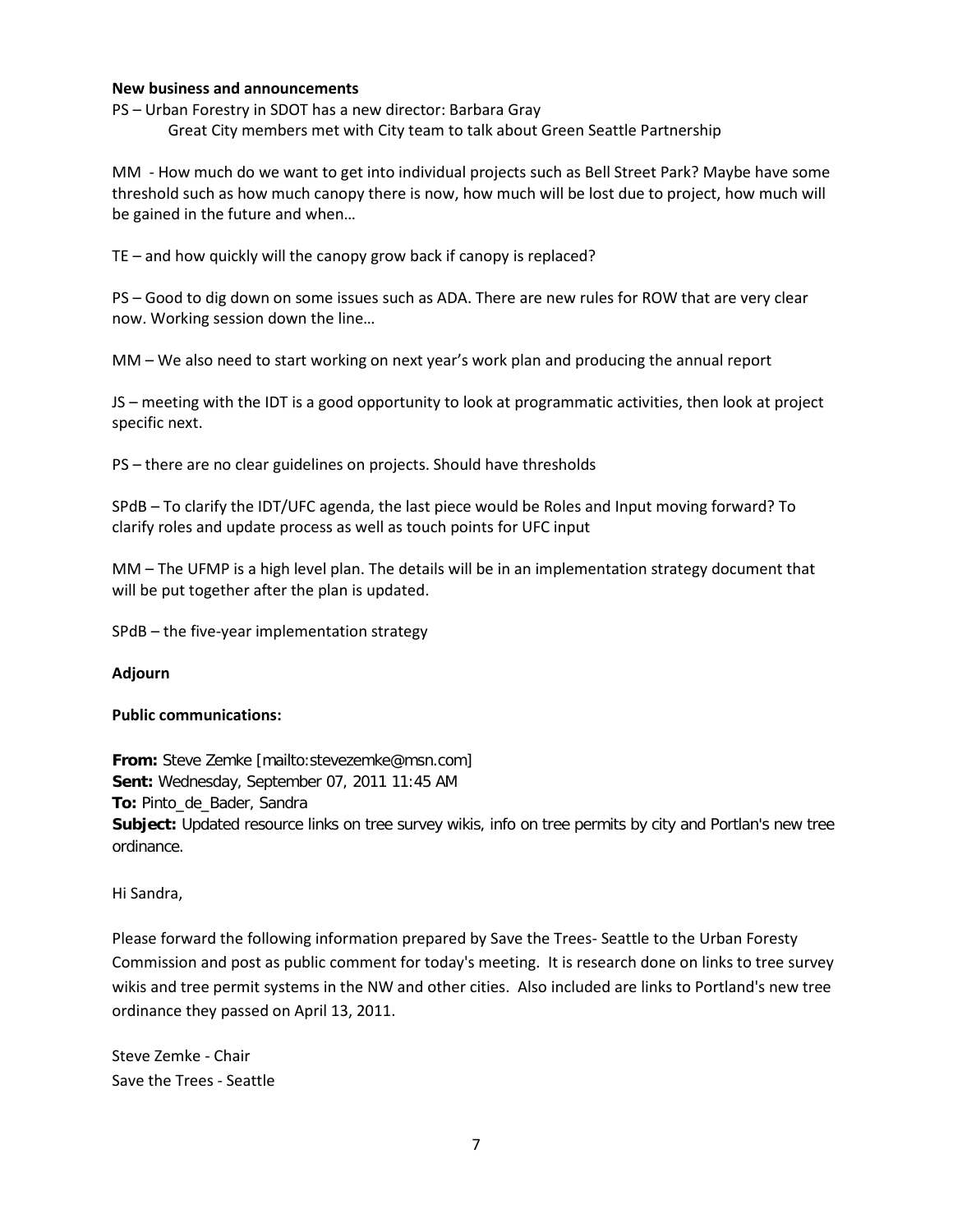# OpenTreeMap – wiki for tree inventory

"In April Azavea, a geospatial analysis (GIS) software development company launched PhillyTreeMap.org, a wikiinspired geographic urban tree inventory application that enables the general public to collaborate with Philadelphia Parks & Recreation, the Pennsylvania Horticultural Society (PHS), and other local groups to map trees in the 13-county, 3-state Philadelphia region. ... Azavea announces that the code of the [PhillyTreeMap.org](http://www.phillytreemap.org/) project is released as open source software under the name OpenTreeMap, and is freely available at: [https://github.com/azavea/OpenTreeMap.](https://github.com/azavea/OpenTreeMap)"

<http://www.azavea.com/products/opentreemap/> - company which produced wiki - open tree map

San Francisco:

<http://dirt.asla.org/2010/06/02/san-franciscos-urban-forest-map-calculates-value-of-ecosystem-services/> - info on San Francisco wiki

<http://www.urbanforestmap.org/> wiki site for San Francisco

<http://www.fuf.net/about/index.html> - website for Friends of the Urban Forest - San Francisco

Philadelphia:

[http://technicallyphilly.com/2011/05/17/phillytreemap-org-crowdsourced-census-of-philadelphias-tree](http://technicallyphilly.com/2011/05/17/phillytreemap-org-crowdsourced-census-of-philadelphias-tree-canopy)[canopy](http://technicallyphilly.com/2011/05/17/phillytreemap-org-crowdsourced-census-of-philadelphias-tree-canopy) - philly tree map article with links

<http://phillytreemap.org/> - Philadelphia wiki site

tree permit information:

Information on Tree Permits in Tree Ordinances in various cities – updated 9/4/2011

#### **Seattle – existing tree permit requirements**

<http://www.seattle.gov/transportation/treepruning.htm> - general information SDOT

<http://www.seattle.gov/transportation/docs/TREEPRUNINGAPP-42806.pdf> - SDOT printed permit form

<http://www.seattle.gov/dpd/publications/cam/cam242.pdf> - DPD Tree Permits CAM 242

<http://www.seattle.gov/dpd/publications/cam/cam331B.pdf>- CAM 331b – Hazard Trees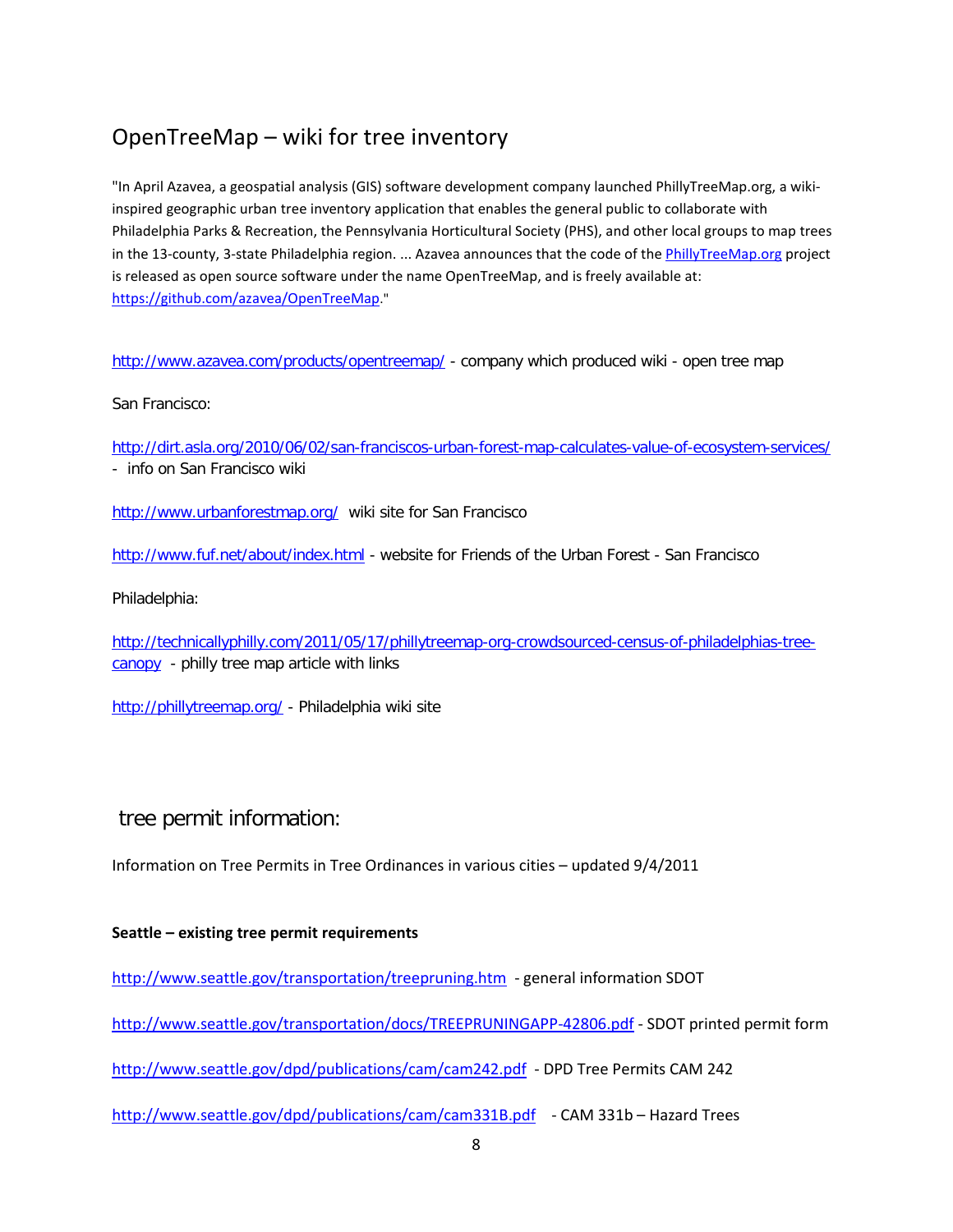### **Seattle – DPD proposal opposing tree permits**

[http://www.seattle.gov/dpd/cms/groups/pan/@pan/@plan/@treeregulation/documents/web\\_informa](http://www.seattle.gov/dpd/cms/groups/pan/%40pan/%40plan/%40treeregulation/documents/web_informational/dpdp019340.pdf) [tional/dpdp019340.pdf](http://www.seattle.gov/dpd/cms/groups/pan/%40pan/%40plan/%40treeregulation/documents/web_informational/dpdp019340.pdf) - DPD tree de-regulation proposal

[http://www.seattle.gov/urbanforestrycommission/docs/Archive/2010/2010%20documents/Permit%20](http://www.seattle.gov/urbanforestrycommission/docs/Archive/2010/2010%20documents/Permit%20Discussion%20Presentation%20101103.pdf) [Discussion%20Presentation%20101103.pdf](http://www.seattle.gov/urbanforestrycommission/docs/Archive/2010/2010%20documents/Permit%20Discussion%20Presentation%20101103.pdf) – DPD presentation to UFC on tree removal permits

[http://www.seattle.gov/dpd/cms/groups/pan/@pan/@plan/@treeregulation/documents/web\\_informa](http://www.seattle.gov/dpd/cms/groups/pan/%40pan/%40plan/%40treeregulation/documents/web_informational/dpds017734.pdf) [tional/dpds017734.pdf](http://www.seattle.gov/dpd/cms/groups/pan/%40pan/%40plan/%40treeregulation/documents/web_informational/dpds017734.pdf) - summary of Pacific Northwest Municipal Tree Regulations done for DPD

# **Seattle Urban Forestry Commission**

[http://www.seattle.gov/urbanforestrycommission/docs/Final%20issued%20docs/Recommendations/AD](http://www.seattle.gov/urbanforestrycommission/docs/Final%20issued%20docs/Recommendations/ADOPTED%20Tree%20Removal%20Permit%20Position%20Paper%20020711.pdf) [OPTED%20Tree%20Removal%20Permit%20Position%20Paper%20020711.pdf](http://www.seattle.gov/urbanforestrycommission/docs/Final%20issued%20docs/Recommendations/ADOPTED%20Tree%20Removal%20Permit%20Position%20Paper%20020711.pdf) – UFC position paper supporting tree permits

# **Other City Specific information on permits**

### **Compilation of NW cities**

[http://www.soundarbor.com/index.php?p=1\\_14\\_Permit-Required](http://www.soundarbor.com/index.php?p=1_14_Permit-Required) – compilation by Sound Arbor

<http://www.mrsc.org/subjects/environment/urbanforest/trees.aspx> - Tree Conservation, Management and Protection Ordinance Provisions. Municipal Research and Services Center of Washington, 2011

### **Bainbridge Island, WA**

<http://www.mrsc.org/mc/bainbridge/BainbridgeIsland16/BainbridgeIsland1622.html#16.22>

### **Bellevue, WA**

[http://www.bellevuewa.gov/pdf/Development%20Services/L-8\\_TreeRemove\\_SingFam.pdf](http://www.bellevuewa.gov/pdf/Development%20Services/L-8_TreeRemove_SingFam.pdf) - Tree Removal

[http://www.bellevuewa.gov/pdf/Development%20Services/L-27a\\_TreePresrv.pdf](http://www.bellevuewa.gov/pdf/Development%20Services/L-27a_TreePresrv.pdf) - Tree Preservation. Bridal Trails

[http://www.bellevuewa.gov/pdf/Development%20Services/L-27\\_TreePreservation.pdf](http://www.bellevuewa.gov/pdf/Development%20Services/L-27_TreePreservation.pdf) - Tree Preservation

### **Bellingham, WA**

<http://www.cob.org/services/recreation/parks-trails/trees.aspx> - trees in the City of Bellingham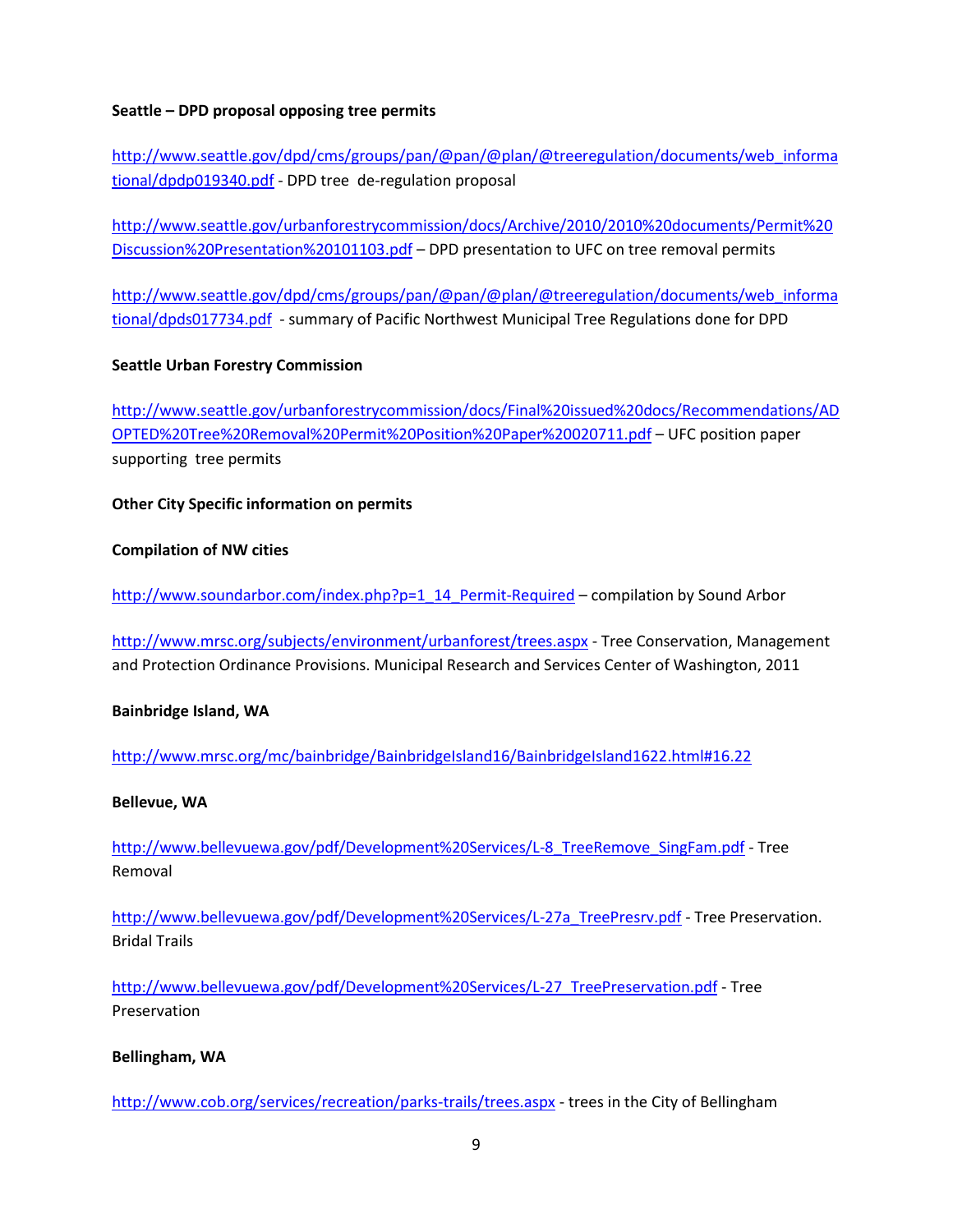<http://www.cob.org/documents/planning/applications-forms/222-street-tree-permit-app.pdf>

#### **Kirkland, WA**

[http://kirklandcode.ecitygov.net/KirklandZC\\_html/kzc95.html](http://kirklandcode.ecitygov.net/KirklandZC_html/kzc95.html) - tree code current to 2011

<http://www.kirklandwa.gov/Assets/Planning/Planning+PDFs/Tree+Removal+Guide.pdf> 5/11/2011

### **Issaquah, WA**

<http://www.ci.issaquah.wa.us/Files/Existing%20Single%20Family%20Tree%20CodeFORWEBSITE2.pdf>

*[www.ci.issaquah.wa.us/Files/Tree](http://www.ci.issaquah.wa.us/Files/Tree%20Removal%20Form.doc)*%20Removal%20Form.doc *– tree removal form*

<http://www.ci.issaquah.wa.us/Files/Ord2546andCodeOnly.pdf> - Issaquah Tree ordinance

#### **Lake Forest Park**

<http://www.cityoflfp.com/city/documents/Ordinance1015.pdf>

### **Lynnwood, WA**

<http://www.ci.lynnwood.wa.us/Content/Services.aspx?id=299>

<http://www.ci.lynnwood.wa.us/Docs/TreeRegulationsCH17-15.pdf> (ordinance)

### **Mercer Island – commercial zone**

<http://www.mercergov.org/files/TreeHighlights.pdf>

<http://www.mercergov.org/page.asp?NavID=2636>

### **Olympia, WA**

<http://www.codepublishing.com/wa/olympia/html/Olympia16/Olympia1660.html#16.60> – tree ordinance through August 2011

### **Redmond, WA**

<http://www.redmond.gov/insidecityhall/planning/codeenforce/faqtreecutting.asp>

<http://www.redmond.gov/insidecityhall/permitting/pdf/Planning/TreeRemoval.pdf>

**Shoreline, WA**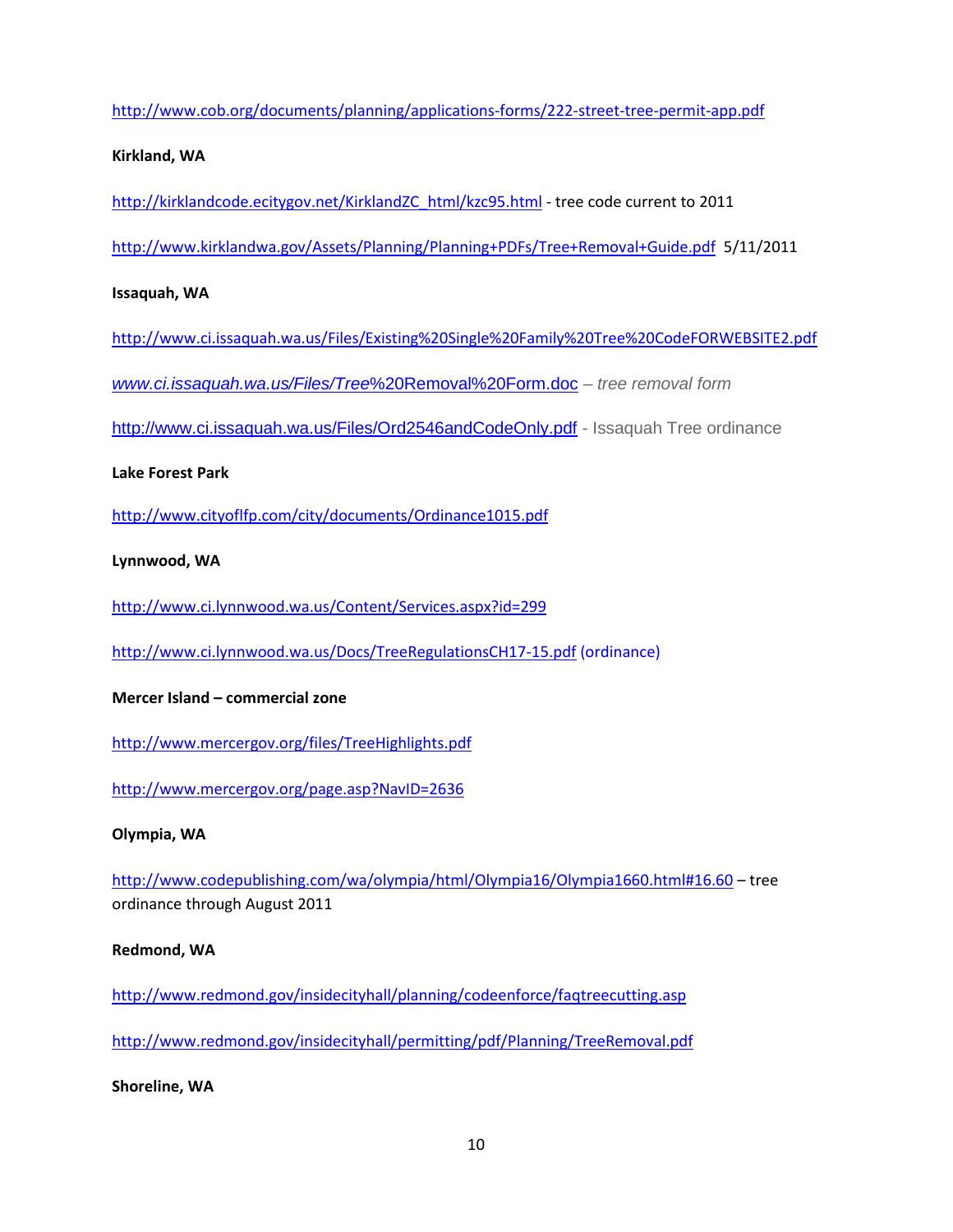<http://www.cityofshoreline.com/index.aspx?page=501> – Citywide Tree Canopy and Code Amendments

#### **Spokane, WA**

[http://spokaneurbanforestry.org/uploads/forestry\\_page\\_content\\_body/New\\_2010\\_StreetTreePermit.p](http://spokaneurbanforestry.org/uploads/forestry_page_content_body/New_2010_StreetTreePermit.pdf) [df](http://spokaneurbanforestry.org/uploads/forestry_page_content_body/New_2010_StreetTreePermit.pdf)

<http://spokaneurbanforestry.org/index.php/Parks/page/138/> - Tree Service and Landscape Contractor Requirements

<http://spokaneurbanforestry.org/index.php/Parks/page/134/> - permitting and licensing

#### **Tacoma, WA**

<http://www.cityoftacoma.org/Page.aspx?hid=9748> - Frequently Asked Questions about the permit process for Tree Removal and Pruning in the right-of-way

<http://www.cityoftacoma.org/Page.aspx?nid=153> - links to tree work permits on this page

#### **Village of Beaux Arts**

[http://www.beauxarts-wa.gov/pdf\\_files/Ords/ord361\\_amended\\_tree\\_ord.pdf](http://www.beauxarts-wa.gov/pdf_files/Ords/ord361_amended_tree_ord.pdf) - tree protection 2008

#### **Woodinville, WA**

<http://www.ci.woodinville.wa.us/Documents/Live/Code%20Enforcement%20Brochure.pdf>

<http://www.ci.woodinville.wa.us/Documents/Live/478.pdf> (ordinance)

#### **Walla Walla, WA**

<http://www.codepublishing.com/WA/WallaWalla/wallawalla12/wallawalla1249.html> - urban forestry practices – code

**Other states:**

**Lake Oswego, Oregon**

[http://www.ci.oswego.or.us/plan/Trees/Removing\\_Trees\\_the\\_Proper\\_Way\\_brochure.pdf](http://www.ci.oswego.or.us/plan/Trees/Removing_Trees_the_Proper_Way_brochure.pdf)

#### **Portland. Oregon**

<http://www.portlandonline.com/bps/index.cfm?c=47008&a=345713> – summary of new tree regulations adopted 2011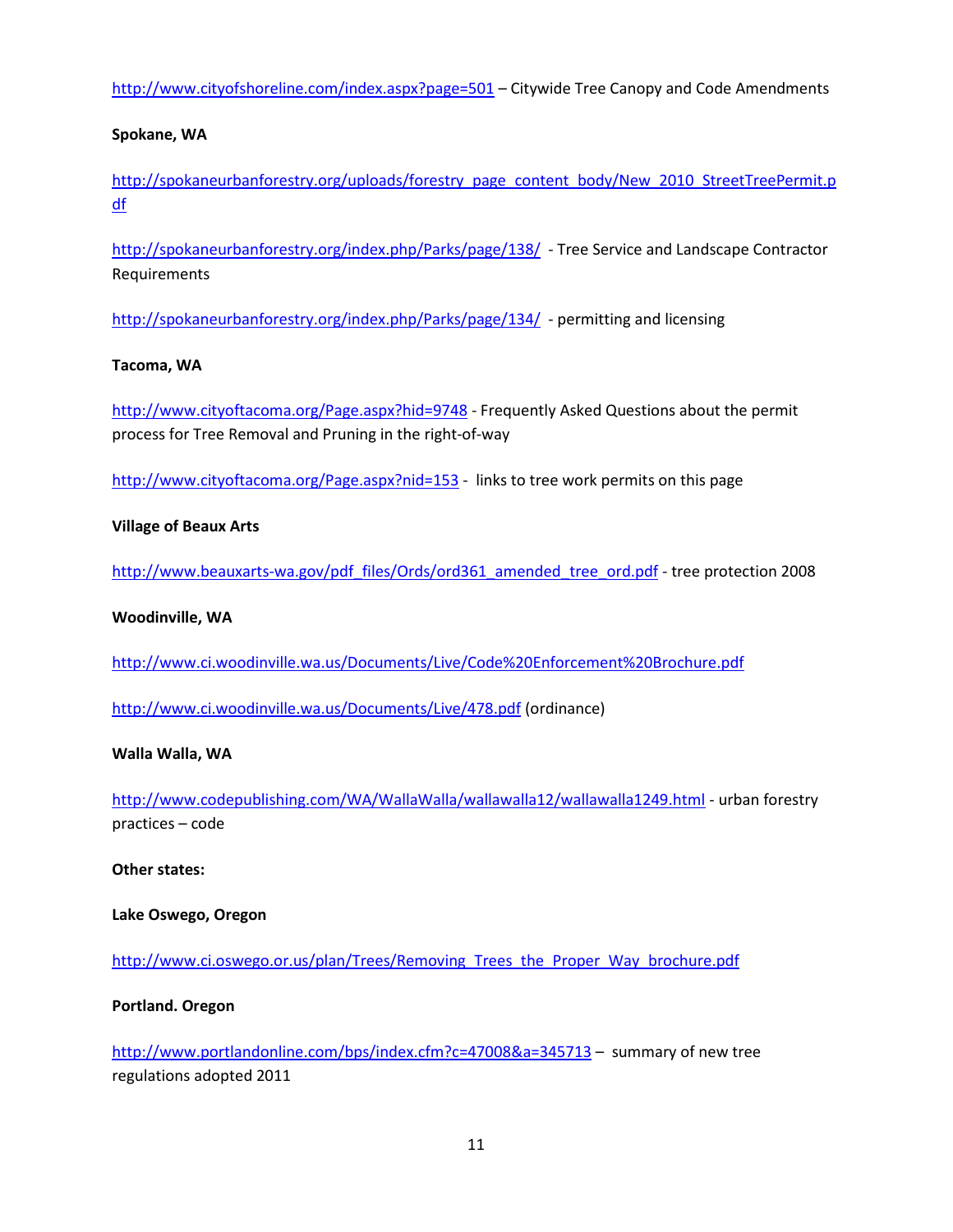<http://www.portlandonline.com/bps/index.cfm?c=47008&a=350786> –text of new tree regulations adopted 2011

<http://www.portlandonline.com/bds/index.cfm?a=104896&c=45483>

<http://www.portlandonline.com/parks/index.cfm?c=39712> – re- current street tree permits

<http://www.portlandonline.com/parks/index.cfm?c=39712&a=252744> - permit application to plant or remove a street tree

<http://www.portlandonline.com/shared/cfm/image.cfm?id=171829> - Portland's Urban Forest Canopy Oct 2007

<http://www.portlandonline.com/bps/index.cfm?c=41664&a=311166> - City Tree Policy Review –July 2010

<http://www.portlandonline.com/bps/index.cfm?c=46921> - announcement

#### **Atlanta Area**

<http://www.bouttetree.com/permit.htm>

#### **Austin, TX**

[http://www.ci.austin.tx.us/trees/preserve\\_code.htm](http://www.ci.austin.tx.us/trees/preserve_code.htm)

<http://www.bizjournals.com/austin/stories/2010/02/15/story3.html>

#### **Hillsborough County FLa Misc**

<http://urbanforestry.ifas.ufl.edu/TreePermits.shtml>

**Monterey County, CA**

[http://www.co.monterey.ca.us/planning/docs/ordinances/Title21/21.64.260\\_ProtectedTrees.htm](http://www.co.monterey.ca.us/planning/docs/ordinances/Title21/21.64.260_ProtectedTrees.htm)

#### **San Antonio, TX**

<http://www.treecoalition.org/canopyordnce.htm>

[http://www.treecoalition.org/PDF/CoSA\\_TPO-6May2010.pdf](http://www.treecoalition.org/PDF/CoSA_TPO-6May2010.pdf)

[http://www.mysanantonio.com/news/environment/article/Stricter-tree-ordinance-receives-OK-](http://www.mysanantonio.com/news/environment/article/Stricter-tree-ordinance-receives-OK-787716.php)[787716.php](http://www.mysanantonio.com/news/environment/article/Stricter-tree-ordinance-receives-OK-787716.php)

[http://www.sanantonio.gov/dsd/pdf/R\\_4298\\_20100518110056.pdf](http://www.sanantonio.gov/dsd/pdf/R_4298_20100518110056.pdf) - 2010 ordinance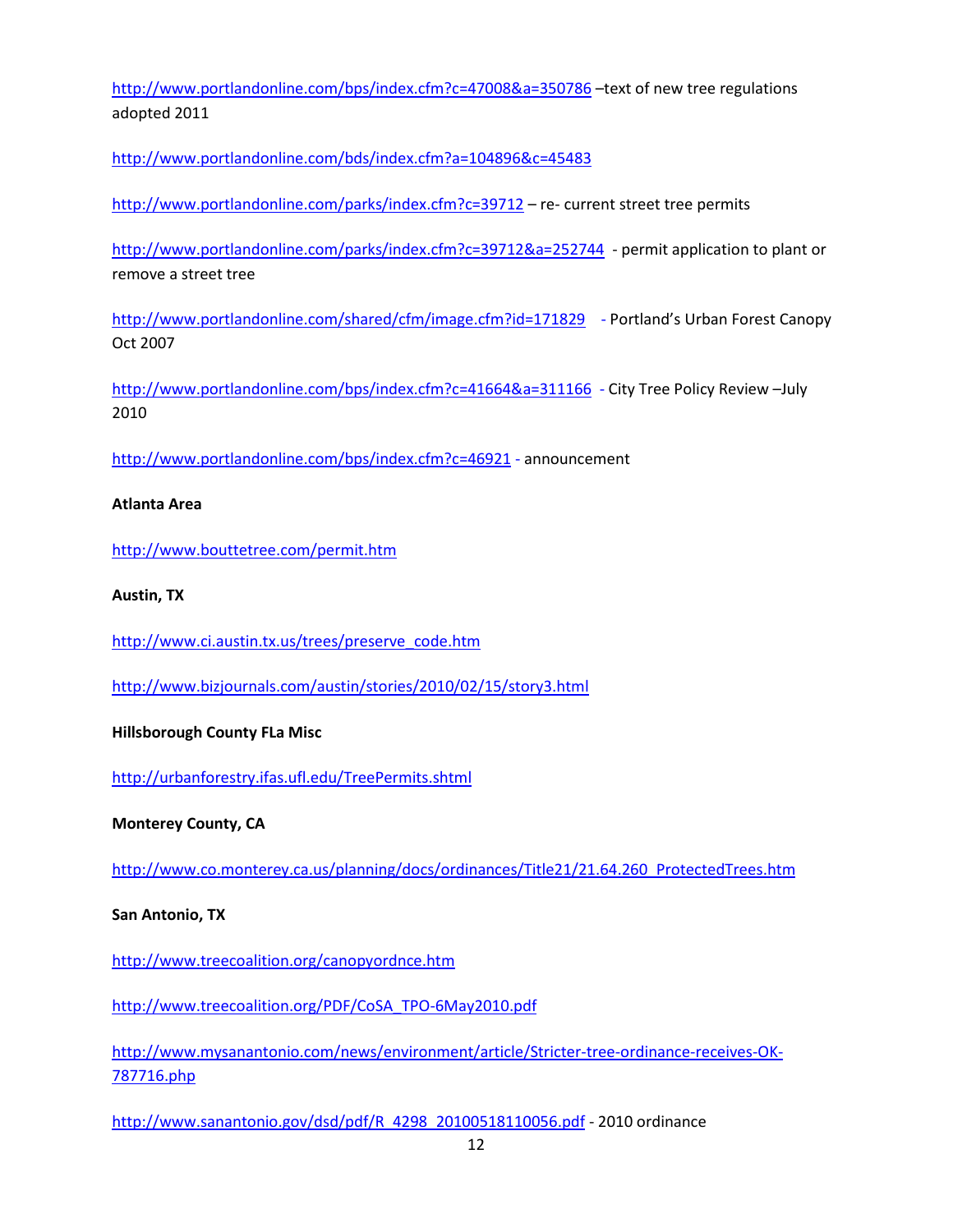### **San Francisco, CA**

[http://www.sfdbi.org/ftp/uploadedfiles/dbi/Key\\_Information/TreeProtectionLegislation.pdf](http://www.sfdbi.org/ftp/uploadedfiles/dbi/Key_Information/TreeProtectionLegislation.pdf) - Tree Protection Legislation

#### **South San Francisco, CA**

<http://www.ssf.net/index.aspx?NID=394> - tree removal permits

**San Francisco area – misc**

<http://www.mcguire.com/posts/634-tree-planting-and-removal-in-the-san-francisco-bay-area>

#### **San Mateo County, CA**

http://www.co.sanmateo.ca.us/vgn/images/portal/cit\_609/1036816321041.pdf

#### **Tampa, FL**

[http://www.tampagov.net/appl\\_customer\\_service\\_center/form.asp?strServiceID=340](http://www.tampagov.net/appl_customer_service_center/form.asp?strServiceID=340)

[http://www.tampagov.net/dept\\_natural\\_resources/how\\_do\\_i/](http://www.tampagov.net/dept_natural_resources/how_do_i/)

#### **Washington, DC**

<http://www.dc.gov/DC/DDOT/Services/Tree+Services/Urban+Forest+Preservation+Act+of+2002> – Urban Forest Preservation Act 2002

**Canada:**

**Richmond, BC**

[http://www.richmond.ca/\\_\\_shared/assets/bylaw\\_805718550.pdf](http://www.richmond.ca/__shared/assets/bylaw_805718550.pdf)

#### **Toronto**

[http://www.toronto.ca/trees/private\\_trees.htm](http://www.toronto.ca/trees/private_trees.htm)

<http://www.toronto.ca/trees/pdfs/PrivateTreeBy-lawInfoSheetandPermitApplication.pdf>

[http://www.toronto.ca/legdocs/municode/1184\\_813.pdf](http://www.toronto.ca/legdocs/municode/1184_813.pdf)

#### **Vancouver, BC**

<http://vancouver.ca/commsvcs/planning/treebylaw/treeres.htm> - general information